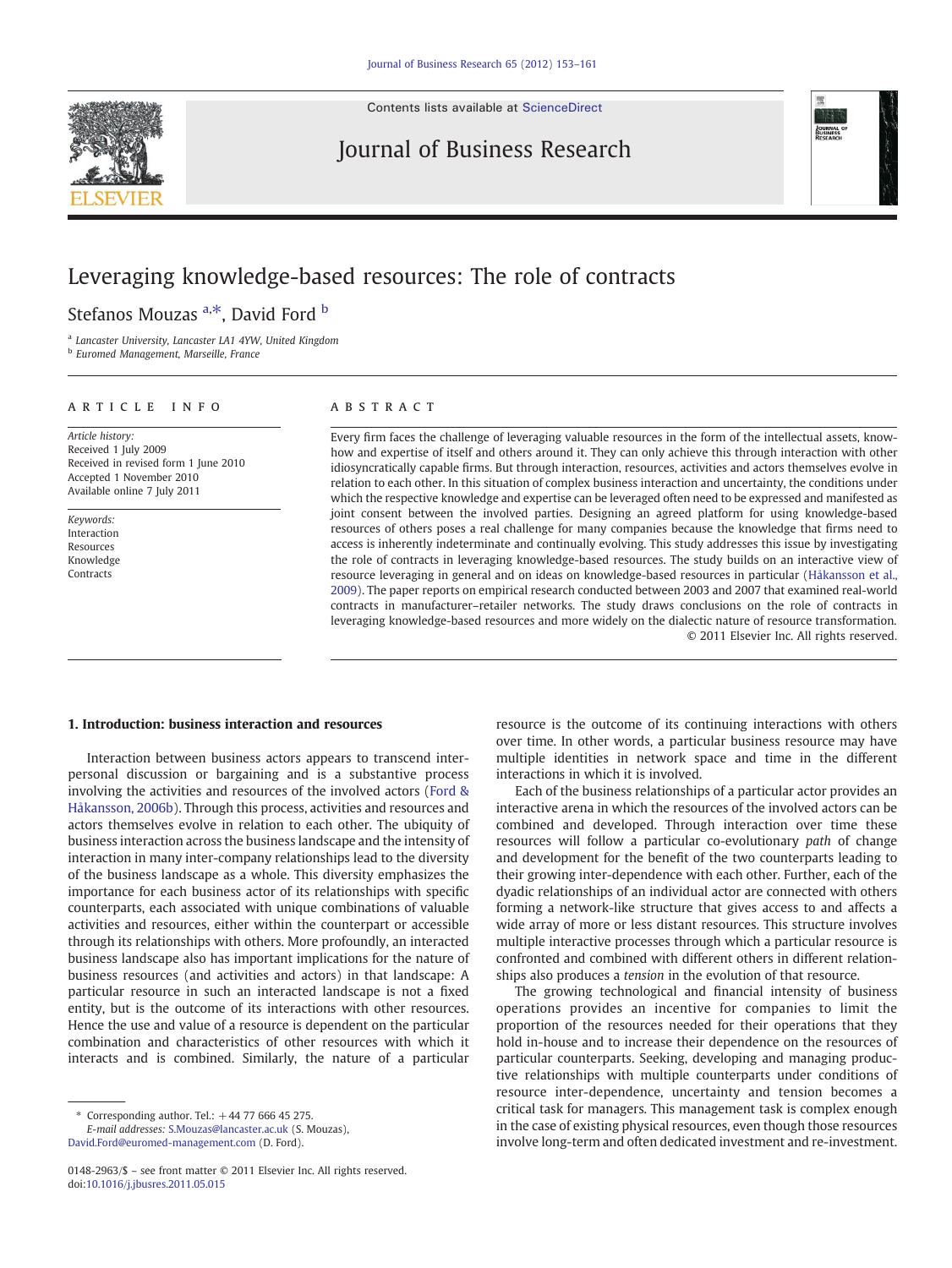But at least these physical resources can be readily identified and assessed and their ownership, location and use are relatively clear. But business relationships are also concerned with the respective expertise and knowledge of counterparts and how that knowledge is embedded in multiple activities, resources and individual actors and in different relationships ([Becker, 2001; Conner & Prahalad, 1996;](#page-7-0) [Håkansson & Waluszewski, 2007a, 2007b; Kogut & Zander, 1992\)](#page-7-0).

The dichotomy between 'knowledge' and 'knowing', suggested by [Cook and Brown \(1999\),](#page-7-0) calls for a closer examination of the logic of interaction as opposed to the logic of possession. [Cook and Brown](#page-7-0) [\(1999, p. 387\)](#page-7-0) specify that "[b]y 'knowing' we do not mean something that is used in action or something necessary to action, but rather something that is part of action (both individual and group action)". This shares some similarities with the widely accepted distinction between 'know-what' and 'know-how' ([Loasby, 1999\)](#page-8-0). While 'knowwhat' is usually understood as information that can be articulated, stored and disseminated, 'know-how' is associated with the actors' resources or their knowledge to access idiosyncratic resources of others. The management task for counterpart actors is made more complex in this particular situation:

The development of a business actor is enabled by the extent to which through interaction it is able to leverage the knowledge and expertise resources of counterparts. At the same time, that development is more or less constrained in its direction by the actor's dependence on others ([Håkansson & Ford, 2002](#page-8-0)).

It is how this process takes place and how resource interaction can be facilitated through contractual arrangements that form the unifying ideas of this study. Within the recent business and management literature exists a growing interest in contracts as repositories of knowledge and platforms for learning processes [\(Argyres, Bercovitz, &](#page-7-0) [Mayer, 2007; Argyres & Mayer, 2007; Mayer & Argyres, 2004\)](#page-7-0). The need to effectively leverage valuable knowledge in the form of intellectual assets, know-how and expertise is increasingly crucial because a great deal of business activity appears to be occurring via strategic partnerships, alliances or other forms of inter-firm arrangements [\(Reuer &](#page-8-0) [Arino, 2007\)](#page-8-0). However, many contractual arrangements fail to perform as enablers of resource interaction because of high transaction costs, information asymmetry or symmetric ignorance of business opportunities. Leveraging the resources of others is likely to require a different architecture of inter-firm contracting which is open-textured and capable of integrating complex, dispersed and incomplete knowledge on a continuing basis.

This paper builds on notions of interaction and resource interaction, based on empirical research conducted between 2003 and 2007 to examine real-world contracting in manufacturer–retailer networks. The paper argues that inter-firm knowledge is not what companies learn cognitively, but the indeterminate outcome of complex interactions over recursive time based on an agreed set of rules and principles. As the complexity of interaction increases, companies choose umbrella agreements as contract forms that balance the need for certainty and calculability of interaction with the need to remain sufficiently flexible to respond to unforeseen contingencies and embrace new or emerging business opportunities.

An understanding of the leveraging of knowledge-based resources requires us to go beyond the logic of possession and examine leveraging as an integrative part of the interaction process. Also, an investigation of the role of contracts can help us to understand how companies deal with the complexities of interaction and the uncertainties that are involved in it. Leveraging resources has a re-ordering and re-confirming function. Leveraging resources is neither pre-specified nor predetermined, but is subject to joint consent, both tacit and explicit.

### 2. Contracting and resource leveraging

Capitalizing on the knowledge-based resources of others enables companies to address problems by transforming aspects of their available resources, activities and themselves [\(Kogut & Zander, 1992;](#page-8-0) [Nickerson & Zenger, 2004\)](#page-8-0). Contract scholarship has started to be concerned with learning and resource transformation [\(Argyres et al.,](#page-7-0) [2007; Argyres & Mayer, 2007; Mayer & Argyres, 2004\)](#page-7-0). More importantly, contract scholarship has started to look at the exact form or design of contracts and considers contract design as a firm capability. Contract design capabilities involve learning what provisions to include in a contract and recent has examined critical types of contractual provisions, such as contingency planning and task description. This research provides evidence that continuing interaction between firms may lead to greater effort at contingency planning in subsequent contracts [\(Argyres et al., 2007](#page-7-0)). Similarly, studies of contract design in partnerships in bioscience, fine chemicals, biotechnology and biopharmaceuticals emphasize the risks of contractual arrangements and pay attention to the inclusion of revision clauses, hardship and force majeure clauses and dispute resolution mechanisms. Studies of contractual provisions in R&D relationships suggest that leveraging inter-firm knowledge is likely to continue as long as market threats remain limited and perceived technological complementarities remain extensive ([Faems, Janssens,](#page-8-0) [Madhok, & Van Looy, 2008\)](#page-8-0).

The growing interest in contracting as firm capability raises three further issues with regard to the problems in achieving resource transformation: Firstly, the increasing complexity of interaction [\(Argyres & Mayer, 2007; Håkansson & Ford, 2002; Reuer & Arino,](#page-7-0) [2007; Taylor & Plambeck, 2007](#page-7-0)). Secondly, the growing information asymmetries among contracting parties [\(Nayyar, 1990\)](#page-8-0). And thirdly, the multiplicity of unforeseen contingencies in the business landscape [\(Maskin & Tirole, 1999; Tirole, 1999](#page-8-0)). Complex interaction, information asymmetries and unforeseen contingencies often lead interacting firms to seek to explicitly state and manifest as joint consent the conditions under which knowledge can be leveraged between them.

But designing an agreed platform for using the resources of others poses a real challenge for many organizations because the knowledge that firms need is "inherently indeterminate and continually emerging" [\(Tsoukas, 1996, p. 11](#page-8-0)). For example, consider the business landscape for fast-moving consumer goods in which a manufacturer of cleaning products seeks to access the unique know-how of raw-material suppliers, the innovative abilities of packaging firms, the creative potential of advertising and promotion agencies or the scanner data and consumer profiles obtained daily by grocery retailers. Similarly, each individual supplier, packaging firm, advertising agency or grocery retailer needs the unique knowledge of other firms. In this example, companies face the problem of utilizing knowledge not given to anyone in its totality [\(Hayek,](#page-8-0) [1945](#page-8-0)). Hence, the essence of leveraging knowledge-based resources is "integration of individuals' specialized knowledge" [\(Grant, 1996, p. 375\)](#page-8-0). The utilization of dispersed knowledge through interaction brings with it further tensions such as the conflict between accessing and acquiring knowledge. For example, [Grant and Baden-Fuller's \(2004\)](#page-8-0) theoretical framework distinguishes between 'knowledge exploration' (accessing) and 'knowledge exploitation' (acquiring). This crucial distinction is in line with other empirical studies [\(Mowery, Oxley, & Silverman, 1996;](#page-8-0) [Nakamura, Shaver, & Yeung, 1996\)](#page-8-0).

Joint consent matters in this substantive process of interaction because resources are combined, changed or transformed through interaction between them. Joint consent between contracting parties is the "moral component" that distinguishes between valid and invalid resource transformations [\(Barnett, 1986, p. 270\)](#page-7-0). In this way, contracts are manifestations of agreements that specify how resources are acquired, used or transformed [\(Schwartz & Scott, 2003; Steyn, 1997](#page-8-0)) whilst they establish a "relation of recognition and respect" among those who decide to participate [\(Markovits, 2004, p.1417\)](#page-8-0). The use of another's resources that is not based on a joint consent is not sustainable. This applies to knowledge-based resources as well as to physical resources. Additionally, knowledge can be seen as a 'non-rival good'; this means that the use of knowledge by one actor does not limit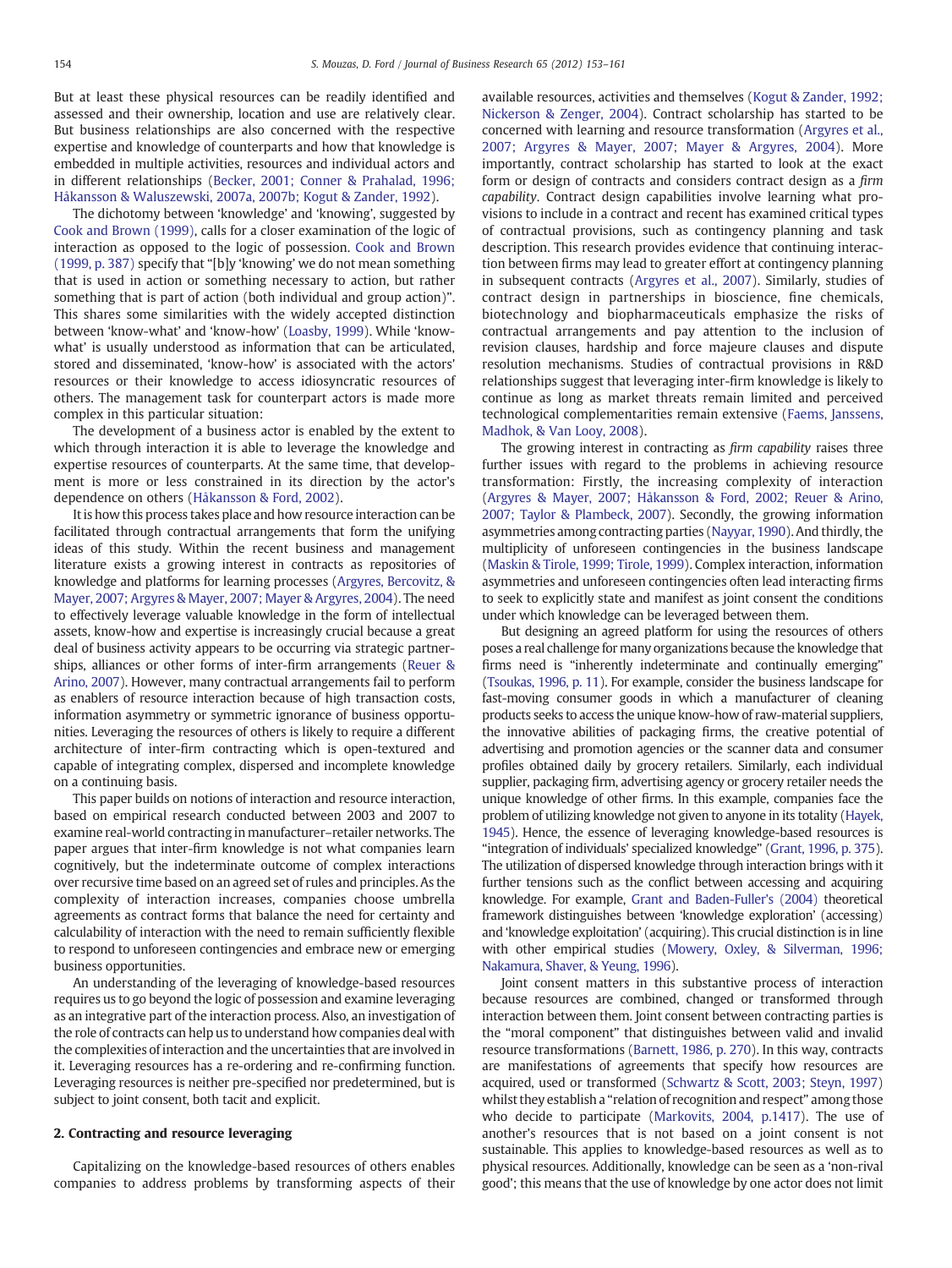its use by another ([Cornes & Sander, 1986; Romer, 1990\)](#page-7-0). The absence of joint consent may lead to widespread and uncontrolled use of methods, systems, ideas or designs, without reward to originators. Companies, protect their knowledge as property rights by copywriting, patenting or by keeping it secret. Joint consent treats counterparts as actors that bring 'property rights' ([Foss & Foss, 2005\)](#page-8-0) to an exchange system ([Biggart &](#page-7-0) [Delbridge, 2004](#page-7-0)) and manifest their consent [\(Barnett, 1986](#page-7-0)) about how their resources could be used.

#### 3. Barriers and enablers of joint consent

Contemporary business and legal studies indicate the existence of formidable barriers which make it nearly impossible for firms to reduce important terms of their arrangements with each other into complete and final joint consent ([Gergen, 1992; Schwartz, 1992; Schwartz & Scott,](#page-8-0) [2003](#page-8-0)). These barriers to the creation of a joint consent between contracting parties include information asymmetries and significant transaction costs that can involve a) unforeseen contingencies, b) drafting costs, c) enforcement costs, and d) renegotiation requirements [\(Arino & Reuer, 2004; Segal, 1999\)](#page-7-0). These barriers may explain why some firms prefer not to use contracts at all in many business relationships [\(Campbell, Collins, & Wightman, 2003; Harrison, 2004;](#page-7-0) [Macaulay, 1963, 2004\)](#page-7-0). Many companies attempt to overcome these barriers by arranging umbrella agreements, also described by lawyers as 'framework agreements', 'umbrella contracts' or 'framework contracts' [\(Mouzas & Furmston, 2008](#page-8-0)).

The core of this contract form is the observation that the increasing interdependence among firms means that the primary concern of the interacting parties is not the detection of deceit or betrayal, but instead is the use of knowledge among firms to create joint gains ([Collins, 2009](#page-7-0)). Hence the leveraging of knowledge-based resources is frequently the product of deliberate contract design that once instituted, regulates inter-firm relationships by their codes of operations. Thus umbrella agreements are contracts that circumscribe the fundamental rules and principles which guide the conclusion of resource transformation [\(Mouzas & Ford, 2006](#page-8-0)). The function of an umbrella agreement differs from the function of other contract forms that define all the terms of an inter-firm agreement. An umbrella agreement between related parties is not concerned with immediate contractual decisions for all future eventualities. Instead, an umbrella agreement is an enabler which spells out a set of rules that flexibly guide future contractual decisions. Rules enshrined in umbrella agreements refer to implicit or explicit directions of 'expected behavior' that embody the actors' preferences [\(Nee, 1998:](#page-8-0) [p. 87](#page-8-0)). Repeated interaction between actors leads to the development of principles which operate as 'optimization commands' [\(Dworkin, 1967](#page-7-0)).

Therefore, rules and principles may limit the types of relationships in which the actors are able to participate [\(Håkansson & Ford, 2002](#page-8-0)). They act as focal points that help actors achieve a coordination of their efforts. Based on an informal experimental investigation, [Schelling \(1960\)](#page-8-0) defined focal points as a set of mutually perceived expectations, shared appreciations or preoccupations, and sensitivities. [Mehta, Starmer, and](#page-8-0) [Sudgen \(1994\)](#page-8-0) replicated [Schelling's \(1960\)](#page-8-0) research in a more formal setting with incentives in which they confirmed that actors achieve much better coordination if they rely on a set of prominent and salient points. In this way, rules and principles are focal points which may guide interaction among firms [\(Håkansson & Ford, 2002\)](#page-8-0). They increase the "predictability" of group members' behavior and give expression to a group's "central values" [\(Feldman, 1984, p. 47](#page-8-0)). A contract as an umbrella agreement can be used to regulate all crucial aspects of a continuing interaction and resource transformation.

For example, it may specify and regulate interaction processes, information systems and enabling technologies, resource combinations as well as performance measurement. The parties to such an umbrella agreement are not required to specify new terms in their future interaction nor are they required to refer to the pre-existence of an umbrella agreement ([Mouzas & Ford, 2006](#page-8-0)). The role of umbrella

agreement is particularly significant in knowledge-intensive interactions where the institutionalization of cognitive frameworks, in the sense of shared mindset, provides the 'architecture' for a continuous resource transformation [\(Boisot, 1995; Karamanos, 2003\)](#page-7-0). An umbrella agreement can, therefore, be compared to discursive institutions which codify the parties' knowledge about efficient ways to interact [\(Sabel, 1994\)](#page-8-0). Discussing the idea of 'discursive institutions', [Sabel](#page-8-0) [\(1994, p. 138\)](#page-8-0) explains that institutions (such as umbrella agreements) can transform transactions into discussions "by which parties come to reinterpret themselves and their relation to each other by elaborating a common understanding of the world".

Leveraging knowledge-based resources by umbrella agreement may solve the central conflict between learning and monitoring. In [Sabel's \(1994\)](#page-8-0) view, learning is about "acquiring the knowledge to make and do the things valued in markets" while monitoring is about the determination by the interacting parties "that the gains from learning be distributed according to the standards agreed between them" (1994, p.137). In this way, umbrella agreements can be seen as 'knowledge repositories' [\(Mayer & Argyres, 2004\)](#page-8-0); they represent an effective coping strategy for not only monitoring what is being done but also learning what works best ([Sabel, 1994](#page-8-0)).

#### 4. Conceptual framework: leveraging knowlegde-based resources

This section presents a conceptual framework for the study of leveraging knowledge-based resources. The framework links the theoretical perspectives together by considering relationships between concepts contained in a number of different literatures and attempts to create new meaning. It consists of three conceptual dimensions a) repeated interaction b) recursive time and c) focal points, which will be used as analytical bases to make sense of the empirical findings. We arrived at these conceptual dimensions by condensing the theoretical background to consider a) substantive process (repeated interaction), b) time (recursive time) and c) boundary conditions (focal points). For an analysis of these dimensions, see [\(Ford & Håkansson, 2006a; Mouzas & Ford, 2009\)](#page-8-0).

#### 4.1. Repeated interaction

Repeated interaction between individually significant counterparts takes place at many organizational levels. It may take a physical form whenever deliveries, payments, services, learning or other business developments take place. Each interaction episode will be interpreted, consciously or unconsciously by the counterparts and by others and contribute to their reactions [\(Håkansson & Ford, 2002\)](#page-8-0). The extent of repeated interaction means that any attempt to leverage resources will need to be expressed in interactive terms. Understanding repeated interaction also requires an insight into the various ways by which actors with different resources, potentials and interests seek to create joint gains [\(Bazerman, Baron, & Shonk, 2001\)](#page-7-0).

Joint gains may be achieved through repeated interactions among actors who have the ability to see the broader picture and the connectedness of activities and resources. They require a shift in actors' self-perception from 'self as independent' to 'self as part' of a larger whole ([Bigelow, 1992](#page-7-0)). Companies' openness to move beyond existing task-specific interactions and engage in heedful and regular interaction is crucial for their ability to access, combine or acquire useful resources [\(Mouzas, Henneberg, & Naudé, 2008](#page-8-0)).

#### 4.2. Recursive time

The concept of time is not understood here as a linear process but as recursive practice. The pre-eminence of repetitions and routines, organizational habits and institutionalized forms of interactions such as periodic business reviews, task reviews, annual operating plans or annual contract negotiations among firms are manifestations of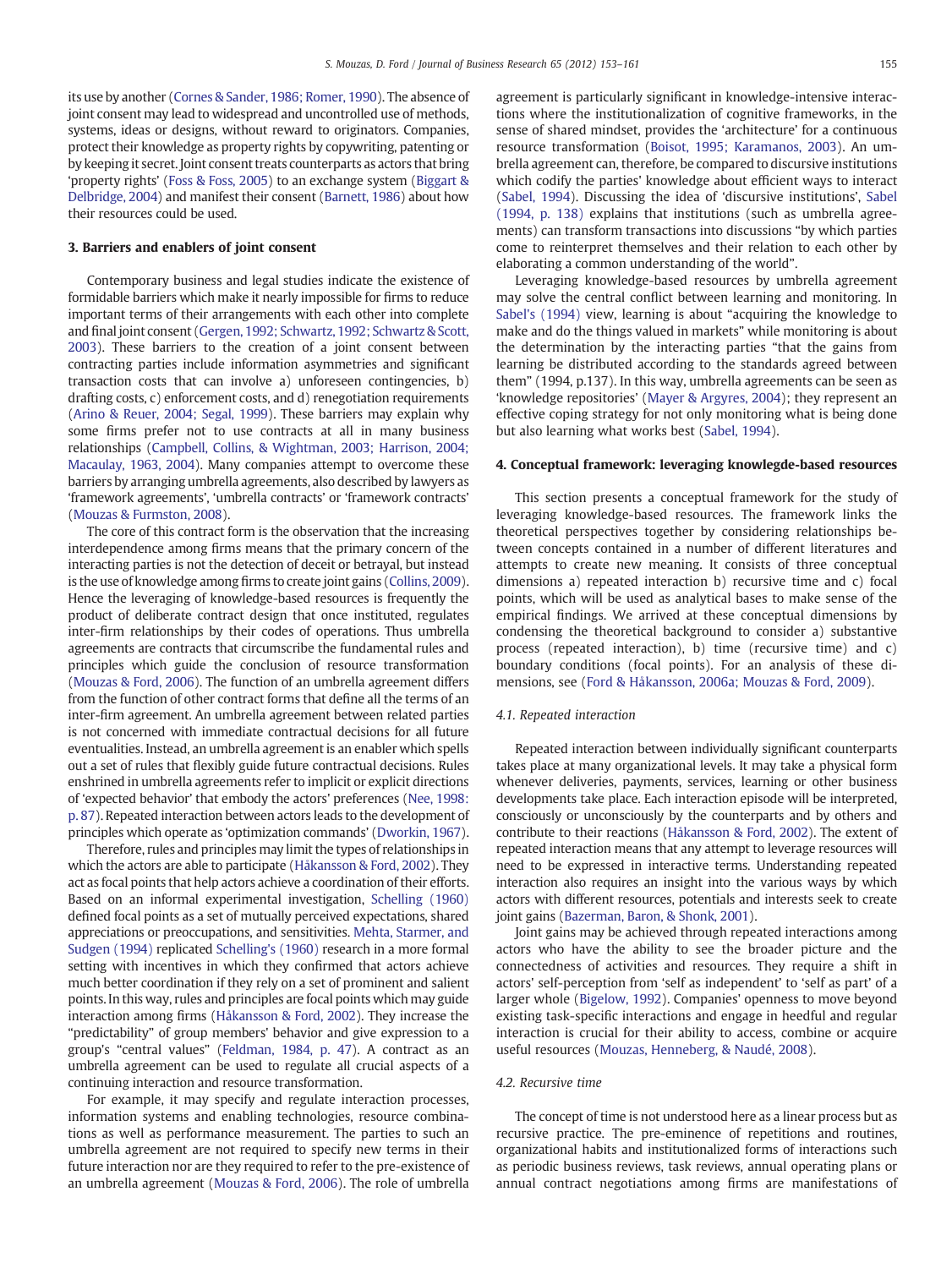recursive time. Furthermore, the use of enabling technologies and the institutionalization of Electronic Data Interchange among firms as well as Continuous Stock Replenishment programs re-enforce the preeminence of routines and recurrent events.

### 4.3. Focal points

Focal points are the boundary conditions or prominent, salient bearings of mutually perceived expectations and shared appreciations or concerns ([Mehta et al., 1994; Sudgen, 1995\)](#page-8-0). They emphasize particular aspects of knowing that are important and may divert attention from other facets of knowing that may not be recognized as relevant for the involved actors. Focal points emphasize that in a repeated interaction, the precedent becomes extremely important. The logic of precedent implies that if a particular problem X is settled in case C, then the rationale in case C would be applied by later actors on problem X. In other words, case C sets a precedent in relation to problem X ([Duxbury, 2008](#page-7-0)). Based on the logic of precedent, actors attempt to co-ordinate their interactions to their mutual benefit by drawing on focal points which are salient rules and principles of mutually perceived expectations. Actors develop rules and principles because these conventions, operating within a certain space-time, provide focal points for each actor's "expectation of what the other expects him to expect to be expected to do" ([Schelling, 1960, p. 57](#page-8-0)).

These three conceptual dimensions circumscribe a platform for leveraging knowledge-based resources. A platform is not conceived as a sequence of states [\(Bunge, 2004; Hedstrom & Swedberg, 1998\)](#page-7-0) but is considered as a 'topology' or 'podium' of factual, physical and social artifacts where leverage of resources may occur ([Johnson & Sohi, 2003\)](#page-8-0). Our attention, therefore, is focused on understanding the 'possibility' of inter-firm resource leverage. In this way, contracting is a manifestation of joint consent that works by introducing new possibilities for resource leverage.

#### 5. Empirical study

### 5.1. Methods and setting

The present empirical study investigates the role of contracts in leveraging knowledge-based resources in manufacturer–retailer networks in Germany. These networks comprise fast-moving consumer goods manufacturers such as Procter and Gamble, Unilever, Nestlé, Coca-Cola, Philip Morris, and Johnson & Johnson, and grocery retailers such as Wal-Mart, Metro, Rewe, Aldi, and Tesco [\(Hingley, 2005; Villas-](#page-8-0)[Boas & Zhao, 2005\)](#page-8-0). Consumer goods manufacturers and grocery retailers in Germany were chosen for investigation because they are a significant part of the economy; being the largest manufacturer–retailer networks in Europe and generating an annual turnover of €120 billion in a market of 82 million consumers. Manufacturers have a wealth of knowledge in the production and marketing of strong consumer brands, while retailers, with their large number of outlets, have a direct knowledge of their shoppers.

Manufacturers' knowledge of how to supply retailers and retailers' knowledge of how to supply consumers does not rely entirely on their own internal resources. They need the knowledge and expertise of their counterparts to conduct their own business. For this reason, one of the most intriguing empirical findings during the initial stages of this investigation in early 2003 was the observation that because of the economic interdependence within manufacturer–retailer networks, the primary concern of the manufacturers and retailers was not with the individual products or services but rather with the continuous leverage of knowledge and expertise to create joint gains.

The research project indicated that umbrella agreements are seen by manufacturers and retailers as a strategy to deal with the problem of integrating dispersed, and continuously emerging, knowledge. This encouraged closer examination of repeated inter-firm interaction between 12 firms to identify how resource leveraging occurred. By using case study research methods [\(Easton, 1998; Gibbert, Ruigrock, &](#page-8-0) [Wicki, 2008; Halinen & Törnoos, 2005; Ragin, 1992; Tsoukas, 1989](#page-8-0)), the research looks at how umbrella agreements are used as a platform for leveraging knowledge and expertise in manufacturer–retailer networks. Forty-eight in-depth interviews and 12 company workshops with senior managers were conducted between 2003 and 2007. The interviewees included business managers such as Business Unit Directors, Category Managers, Information Technology Managers, Sales Directors, Purchasing and Supply Directors, Key Account Managers. The unit of observation that bounded a 'case' was the inter-firm relationship manifested by an umbrella agreement. We logged our field observations (including impromptu chats and meetings) shortly after they occurred into a self-devised field-tracking system. These were entered into a "chronological events list" and served as a filter or index to the wider set of observations. This was crucial in the collection of umbrella agreements because it helped us to carry out a closer examination and triangulation of primary data.

We also made periodic entries into a field diary to supplement the collection of more formal material about the agreements gathered; these diary entries also provided reflections on the research as a whole. We also retained for analysis electronic copies of contract drafts that we received via e-mail. The workshops took place in the premises of manufacturers and retailers and were supported by senior management. The rationale behind these workshops was to encourage and actively engage informants to become co-producers of relevant empirical insights. Furthermore, the study of contemporary manifestations of joint consent was a novel method to move beyond subjective views obtained through interviews or workshops and examine objectified inscriptions of leveraging knowledge-based resources.

Data analysis involved critical examination, evaluation, categorization, and recombination of the data collected to address the research phenomenon of leveraging resources. Our attention focused on the relationship between the manifestations and the reproduced patterns of manufacturer–retailer interaction. These included annual negotiations, business propositions, follow-up contracts, electronic interchange and notification processes. The analytical dimensions underpinning the theoretical framework were a product of identifying knowledge gaps in the literature, and our initial empirical observation of reproduced patterns of manufacturer–retailer interaction.

Using the framework, our primary goal in data analysis was to link the theoretical knowledge with the empirical observations. This process involves "casing", following [Ragin's \(1992, p. 225\)](#page-8-0) depiction: "[C]asing is an essential part of the process of producing theoretically structured descriptions of social life and of using empirical evidence to articulate theories…. By limiting the empirical world in different ways, it is possible to connect it to theoretical ideas that are general, imprecise, but dynamic verbal statements". The data analysis of the present research confined the empirical world of manufacturer–retailer networks in a) substantive process (repeated interactions) b) time (recursive time) and c) boundary conditions (focal points) to connect the reality to conceptual propositions. In the following sections, the paper presents case episodes and discusses the multiple levels of interface and resource combination as well as the process and content of contracting.

#### 6. Multiple levels of interface and resource combination

Leveraging knowledge-based resources necessitates a domain consensus between manufacturers and retailers which is the parties' agreement over functions and roles in a business relationship. Parties may lack resources, technological or organizational capabilities to fulfill certain functions or they may specialize in a certain domain. Alternatively, companies' capabilities may develop and change and thus, domains may be disputed and redefined over time. This is demonstrated vividly in the engagement of retailers in boosting retailer brands, often referred as 'private labels' [\(Dunne & Narasimhan, 1999;](#page-7-0)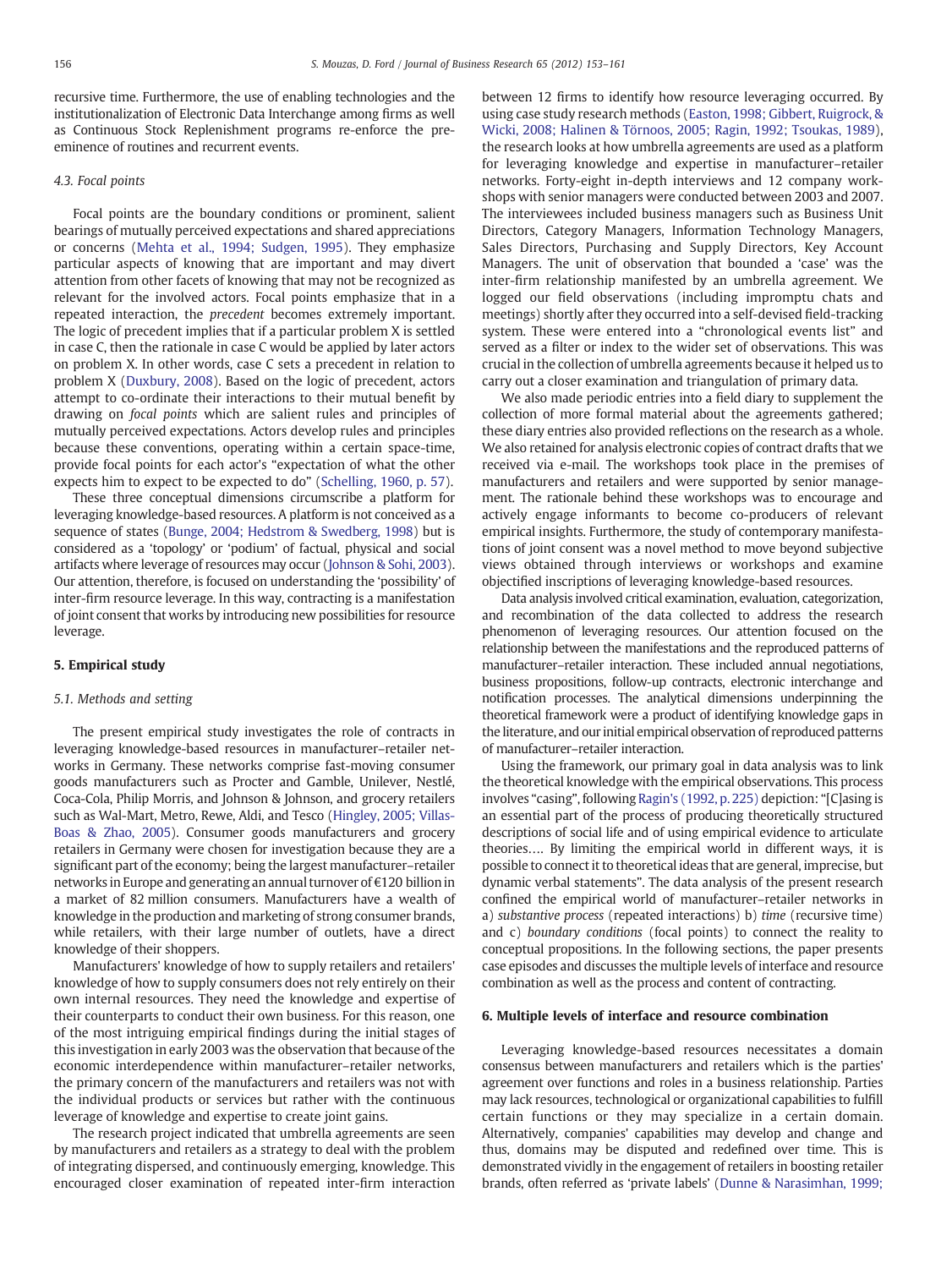[Narasimhan & Wilcox, 1998](#page-7-0)). This tendency can be regarded as an attempt by the retailers to invade domains that are traditionally the preserve of manufacturers, to redefine role-sets and to redraw the boundaries of domains. It is, therefore, essential to look at companies' boundary conditions in the sense of shared appreciations or concerns. Manufacturers need to contract with a relatively small universe of major retailers to obtain shelf space for their brands and arrange pricing and promotional terms. In contrast, retailers are primarily concerned with the competitiveness of their outlets, the development of a distinct image among consumers, the growth of their own labels, and the profitability of their outlets. Manufacturers and retailers recognize their interdependence and seek umbrella agreements that pave the way toward a jointly created knowledge base. This effort requires multiple levels of interface and resource combination at seven distinct areas (see Table 1): 1) Research & Development, 2) New Product Development, 3) Launches and Re-launches, 4) Category Management, 5) Consumer and Shopper Insight, 6) Retailer Brands and 7) Joint Investments.

The interface between manufacturers and retailers is linked with their evolving organizational resources, for example, key account management, purchasing or category management. Umbrella agreements are negotiated annually at headquarters level, where the historically developed interface is between the retailers' purchasing departments and the manufacturers' sales/key account departments. Purchasing managers and key account managers are becoming sophisticated, powerful agents across different functions; they are experienced, senior managers responsible for the establishment and development of inter-firm relationships and interfirm resource combination. Based on their negotiated umbrella agreements, purchasing managers and key account managers interact on matters such as new R&D and new product development issues; they arrange product-tests within selected retail outlets or pilot-projects; they run test-markets for new products and launch or roll-out initiatives nationwide; they agree about the resources required from both counterparts such as packaging, trade materials and promotions, advertising, shelf-space, trade allowances and man-power and decide about their specific combination.

Purchasing managers and key account managers are involved in the development of category management systems that involve the management of whole product categories as profit centers; they work together sharing knowledge and experience with regard to consumer

#### Table 1

Multiple Levels of Interface and Resource Combination.

| <b>Retailers</b>                                    | Resource combination                                                                                                                                                         | Manufacturers                                                       |
|-----------------------------------------------------|------------------------------------------------------------------------------------------------------------------------------------------------------------------------------|---------------------------------------------------------------------|
| Headquarters<br>-Purchasing<br>-Sales<br>-Marketing | -Research & Development<br>-New Product Development<br>-Launches/Re-launches<br>-Category Management<br>-Consumer/Customer Insight<br>-Retailer Brands<br>-Joint Investments | Headquarters<br>-Key Account Management<br>-Marketing<br>-Logistics |
| Regional level<br>-Business unit<br>-Distributors   | Electronic Data Interchange<br>Wholesale management<br>Continuous Stock<br>Replenishment<br><b>Trade Promotions</b>                                                          | Regional Key Account<br>Manager                                     |
|                                                     |                                                                                                                                                                              |                                                                     |
| Outlets<br>-Store Manager                           | Stock management<br>Merchandising<br>Displays/Promotions<br>Contacts with consumers                                                                                          | Sales Director<br>Sales representatives                             |

and shopper insight; they make joint investments in facilitating technologies such as electronic data interchange; and, in some cases, they take initiatives in creating retailer brands (private levels). In designing umbrella agreements, purchasing and key account managers draw on the expertise of other staff departments, such as legal, marketing, or operations. Exit scenarios, termination clauses or exclusivity rights, for example, are drafted by corporate lawyers in the legal department and are used by purchasing and key account managers.

The managers who negotiate umbrella agreements are not necessarily the ones who must forge and live with the specific contracts that follow. This alignment problem often generates internal friction between different departments or functions; for example, a traditional friction exists between purchasing and sales managers or between key account and brand managers. At the regional and business center level, the interface is between the regional key account manager or sales director and the head of the regional business center or distributor. At this level, the representatives of retailers and manufacturers renegotiate and agree on further interaction according to the framework of umbrella agreements concluded at headquarter-level. The agreed activities will then be implemented at the outlet level through cooperation between the manufacturers' sales representatives and the retailers' store managers. In this way, practical issues such as stock management, merchandising, displays at the point-of-sale and direct contact with consumers represent an operational fine-tuning of resource combination agreed at headquarters level.

### 7. The contracting process

Having examined the multiplicity of interface levels, let us now examine the process of how manufacturers and retailers contract to leverage knowledge-based resources. In the annual negotiations that take place between September and December, manufacturers' key account managers contact the purchasing managers of retailers to review the annual performance of their business relationship. In principle, contracting parties are driven by their interest to maintain and develop their existing relationship. Contracting parties recognize the value of their relationship and acknowledge their determination to learn from each other new, innovative ways to create joint gains. In practice, however, the whole learning process is driven by a) their particular concerns (focal points), for example, property rights, retailer/manufacturer brands, shopper insight, exclusivity or liability issues, b) the amalgamated know-how of promoting repeated interaction, for example through information-based systems such Continuous Stock Replenishment or Vendor Managed Inventory and c) the recurrent forms of interaction, for example, periodic business reviews and task reviews (recursive time).

For this reason, manufacturers and retailers formulate agendas and define a range of possible outcomes. Manufacturers' key account managers ask for the listing of their brands within retailers (shelf space), offering trade allowances as a fee or payment for the distribution that a brand obtains ([Sullivan, 1997\)](#page-8-0). Because of the critical importance of this issue, key account managers are often supported by specialists such as business managers or logistics managers (see Table 1). Retailers' purchasing managers might confront manufacturers' key account managers with requests or demands for the production of retailer brands (own labels). Strong manufacturers show resistance to this temptation by arguing that this is not is not a focal point of their business policy. Smaller manufacturers, however, are more likely to consent to producing retailer brands because by this means they can rapidly generate a significant sales volume without having to pay for trade allowances or expensive advertising campaigns. Other boundary conditions refer to the instigation of cooperation in the areas of new product development, category management and joint investments and increasingly in the development of consumer and shopper insight. Manufacturers have sophisticated market research departments and know a lot about their consumers.

However, they know relatively little about the shopping behavior of their consumers. In contrast, retailers gain a lot of knowledge about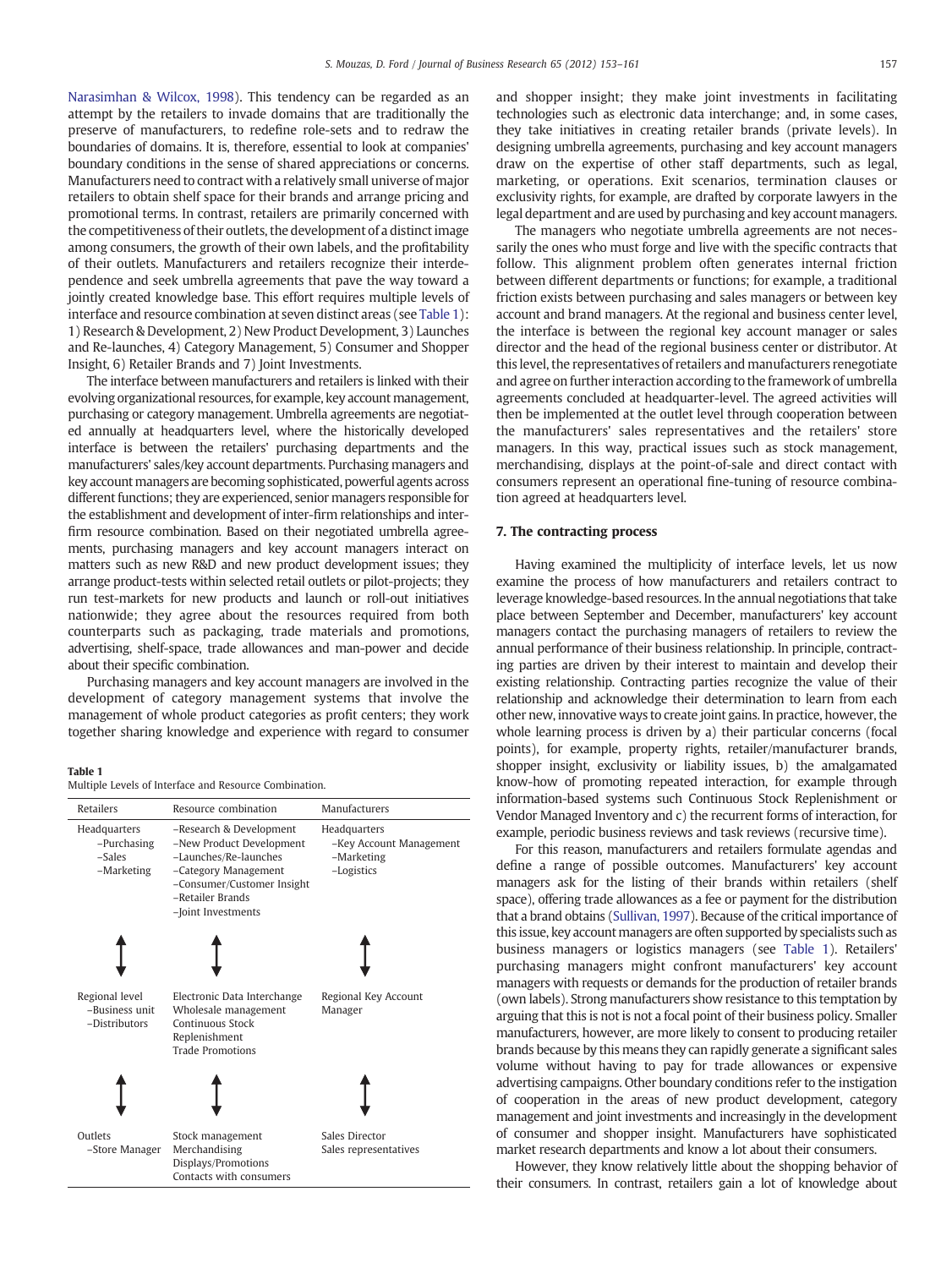<span id="page-5-0"></span>shoppers' behavior (through cameras and scanner data) but they lack the consumer insight that manufacturers have. The interaction process is driven by objectified measures of resources and market performance. For example, the market shares of individual brands or items, the trade allowances that manufacturers are willing to pay, competitive offers and the weight of retailer brands will exercise a significant impact on contracting results. In this way, short-term conditions often take precedence over the wish to maintain and develop a business relationship.

#### 8. What is included in the contract

A contract between a fast-moving consumer goods manufacturer and a grocery retailer is a manifestation of consent that contacting parties wish to combine a set of specified resources. This joint consent takes the form of an umbrella agreement: The agreement starts with the definition of the scope of business, which includes the listing of types of products or range of services and moves on to the specification of clauses that regulate the leveraging of knowledge and expertise to create joint gains. Table 2 presents a collection of twenty three different contract clauses frequently used in manufacturer–retailer networks. These clauses deal with such sensitive issues as exclusivity, information flow, electronic data interchange, continuous stock replenishment, category management, confidentiality, subcontracting, warranties, property rights, and termination.

They emphasize the importance of repeated interaction because the use of counterparts' resources is dependent on their particular combination and characteristics of other resources with which the resources are combined. A closer examination of the negotiated contracts between manufacturers and retailers reveals a number of significant variations. The main variations relate to the existence of a diversity of possible focal points. Some of the parties are concerned with the transfer of property rights or exclusivity rights, while others are more concerned with electronic data interchange and consumer or shopper insights. Manufacturer–retailer contracts demonstrate a variety of accepted rules and principles regarding individual freedom and unilateral action. For example, manufacturers with strong market shares include contract clauses that confer powers to them to determine prices unilaterally. Similarly, manufacturers with strong bargaining power include contract clauses that restrict the retailers' ability to revoke orders after manufacturers' production start.

These clauses reveal that resource combination is subject to limitations and parties wish to specify these limitations in advance. The empirical evidence shows that some umbrella agreements may restrict or confer powers on parties to vary their initial position or renegotiate some of their own duties. For example, umbrella agreements may confer powers on retailers to have a continuous stock replenishment according to consumer off-takes. This allows retailers to directly access manufacturers' warehousing resources for the purpose of replenishing their stock. Contract provisions regarding 'electronic data interchange' are considered as enablers of resource interaction between manufacturers and retailers because they introduce factual (e.g., data regarding products and prices), and physical (e.g., information technologies and scanners) artifacts that facilitate a rational resource combination in the area of logistics and invoicing. Electronic data interchange provisions are, therefore, drafted in cooperation with the counterparts' information technology departments. In comparison, provisions regarding 'category management' are prepared in conjunction with the market research and trade marketing departments.

Consider the provisions for resource interaction between manufacturer Nestlé and retailer Rewe in which manufacturer Nestlé is appointed Category Captain, a term equivalent to preferred supplier. In this case, manufacturer Nestlé, as Category Captain, will transfer 'industry knowledge' to retailer Rewe with regard to a specific category of products, for example, market research, product specification and development, consumer data etc. In return, retailer Rewe will transfer 'retail knowledge' to manufacturer Nestlé with regard to 'shopper

| A manifestation of consent. |  |                                                                                      |
|-----------------------------|--|--------------------------------------------------------------------------------------|
| Framework of focal points   |  | Contractual clauses                                                                  |
| Product range/Services      |  | for example, Laundry and cleaning products                                           |
| Exclusivity                 |  | Both parties have the right obtain                                                   |
|                             |  | competitive offers at any time                                                       |
| Information                 |  | Parties defined three performance                                                    |
|                             |  | indicators. Mutual notification regarding                                            |
|                             |  | all future capital investment and R&D                                                |
| Electronic data interchange |  | Parties defined an electronic                                                        |
|                             |  | data Interchange at wholesale level                                                  |
|                             |  | for logistics and invoicing purposes                                                 |
| Continuous stock            |  | Parties agreed a continuous stock                                                    |
| replenishment               |  | replenishment on the EDI at wholesale level                                          |
| Category management         |  | Manufacturer is appointed Category Captain                                           |
|                             |  | and transfers 'industry knowledge' to retailer.<br>Retailer transfers 'retail        |
|                             |  |                                                                                      |
|                             |  | knowledge' related to 'shopper insight'.<br>Both parties will collaborate to achieve |
|                             |  | efficient product categories.                                                        |
| Notification                |  | Notification regarding product damages                                               |
|                             |  | need to be made within two weeks                                                     |
| Subcontracting              |  | Subcontracting is only possible upon consent                                         |
| Assignment                  |  | All requests need to be made in writing                                              |
|                             |  | Verbal requests need to be confirmed in writing                                      |
| Volume/Price                |  | To be agreed/Continuous Stock Replenishment                                          |
|                             |  | Unilateral price determination                                                       |
| Invoicing                   |  | Unless otherwise agreed, on a monthly basis.                                         |
|                             |  | Payment in 60 days. Delivery cost is paid by the                                     |
|                             |  | supplier (Delivered Duty Paid)                                                       |
| Re-negotiation              |  | Annual re-negotiation/business reviews quarterly                                     |
|                             |  | Any controversy shall be finally settled by Arbitration                              |
|                             |  | (International Chapter of Commerce)                                                  |
| Force Majeure               |  | Parties bear no liability for damages occurred                                       |
|                             |  | as a result of war, political unrest, strikes,                                       |
|                             |  | lock-outs, and governmental interventions                                            |
| Guarantee                   |  | The retailer reserves the right to demand the                                        |
|                             |  | elimination of deficiencies or to allow the return                                   |
|                             |  | of products within twenty days at suppliers' cost                                    |
| Liability                   |  | The obligation to remedy deficiencies apply also                                     |
|                             |  | to services obtained from subcontractors                                             |
| Secrecy                     |  | All information exchanged is confidential and shall                                  |
|                             |  | not to be available to third parties without written                                 |
|                             |  | consent of the other party                                                           |
| Property rights             |  | No transfer of property rights. Supplier ensures                                     |
|                             |  | that no third person has obtained property rights                                    |
| Saving Clause               |  | Unless it is of major importance, invalidity of one                                  |
|                             |  | or more clauses will not have any effect on the                                      |
|                             |  | umbrella agreement as a whole                                                        |
| Legal venue                 |  | Zurich/Switzerland                                                                   |
| Amendments                  |  | The supplier has the obligation to revoke                                            |
|                             |  | any orders in writing which she does                                                 |
|                             |  | not wish to accept                                                                   |
| Addition                    |  | Need to be made in writing                                                           |
| Duration                    |  | Indefinite agreement/Annual re-negotiation                                           |
| Termination                 |  | Each party has the right to terminate the                                            |
|                             |  | agreement immediately with regard                                                    |
|                             |  | to a particular type of services                                                     |

insight' at the point of sale, for example, scanner data regarding shoppers' buying behavior. Counterparts' quotes illustrate this:

"We know a lot about our customers as consumers; however, we know very little about these customers as shoppers" Key Account Manager, Manufacturer Nestlé.

"We have point-of-sale technologies that allow us to gain shopper insight; but we do not have the product knowledge and marketing know-how of leading manufacturers" Purchasing Manager, Rewe.

Knowledge-based resources of manufacturer Nestlé and retailer Rewe were combined based on an umbrella agreement that created certainty and calculability of resource combinations and enabled further resource ties between the counterparts. Counterparts' consent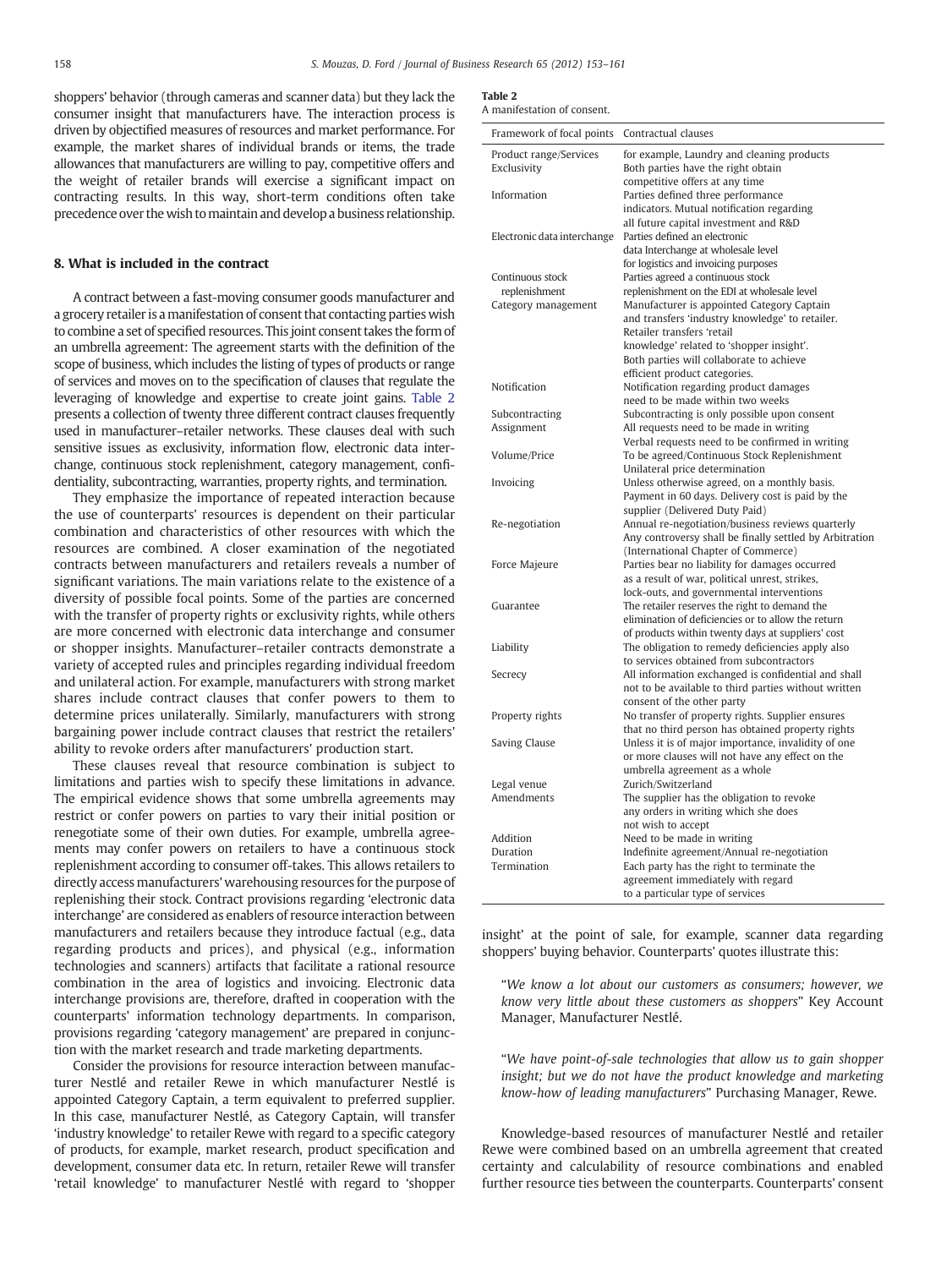was conducive to further resource ties between the parties because the umbrella agreement moved beyond physical and factual artifacts to embrace social artifacts which encourage on-going social exchange of ideas, comments, suggestions through regular category reviews. The appointment of Nestlé as a Category Captain was a social artifact that enabled further adaptations of retailer's point-of-sale resources in the areas of shelf design, merchandising, and software for scanner data as well as further adaptations in manufacturer's market research resources through the introduction of category-based systems.

The impact of umbrella agreements on resources ties is also evidenced in business arrangements with regard to the exclusive production and distribution of retailer brands. If this is the case, the manufacturer will produce the retailer's own labels; the manufacturer's resources in production capacities and product know-how will be tied with the retailer's resources in distribution. Nonetheless, the primary concern of umbrella agreements is not with the specification of specific transactions but rather with rules and principles that allow resource ties that create joint gains. For this reason, the use of information technology is regarded by manufacturers and retailers as a major step towards managing the increasing data flow from the consumer's decision, up to merchandising and production planning. This knowledge exchange tightens the resource connectivity between retailers and manufacturers and contributes to a reduction in slack and administrative costs.

#### 9. Discussion of results

The manifestation presented in [Table 2](#page-5-0) shows that the purpose of contracting is to arrive at a joint consent regarding all crucial aspects of leveraging the parties' knowledge and expertise in specified areas. Hence, manufacturer–retailer contracts provide a set of jointly accepted focal points [\(Mehta et al., 1994; Sudgen, 1995\)](#page-8-0) that guide the complexity of repeated interaction over recursive time. Inter-firm manifestations demonstrate the counterparts' consent that resource combination can be agreed according to a pre-existing framework and that "it is the intention of the companies to do so" [\(McLauchlan, 1998, p. 97](#page-8-0)). This openness to learning is regarded as important in manufacturer–retailer networks because of the high speed at which products are launched, re-launched and traded ([Villas-Boas & Zhao, 2005](#page-8-0)).

Hence, manufacturers and retailers are confronted with a plethora of exchanges, a multiplicity of information requirements and an increasing complexity of inter-firm coordination. For this reason, manufacturers and retailers see umbrella agreements as an enabler for combining valuable resources. In this way, an umbrella agreement is a joint consent that reflects the conceptual dimensions of 'leveraging knowledge-based resources'; Table 3 illustrates this. Firstly, the joint

#### Table 3

Leveraging knowledge-based resources.

| Conceptual dimensions  | Joint consent                                                                                                                                                 |
|------------------------|---------------------------------------------------------------------------------------------------------------------------------------------------------------|
| R Repeated Interaction | Mutual Information/<br><b>Notification Practices</b><br>Electronic Data Interchange<br>Restrictions/Information Secrecy<br>Regulation of Subcontracting       |
| R Recursive Time       | Annual/Periodic Re-negotiation<br>Organizational Routines<br><b>Business Reviews</b><br>Periodic Task Reviews/Meetings<br>Continuous Stock Replenishment      |
| <b>Focal Points</b>    | Domain Consensus<br>Manufacturer/Retailer Brands<br><b>Property Rights</b><br>Shopper Insight<br>Guarantee/Liability<br>Duration/Termination<br>Force Majeure |

consent defines the basic rules and principles that govern the substantive process of repeated interaction; the joint consent specifies reciprocal practices of mutual information and notification, electronic data interchange, exclusivity of exchange, restrictions applied to information secrecy as well as product and monetary flows.

Secondly, contracting parties' joint consent incorporates recursive time by specifying recurrent patterns of inter-firm interaction. This is demonstrated in the annual or periodic re-negotiation between manufacturers and retailers, the quarterly business reviews and periodic meetings. Thirdly, joint consent attempts to articulate focal points, such as the domain of business, property rights, saving clauses, guarantees or liabilities, interaction patterns, termination rights or 'force majeure'. These focal points emphasize aspects of knowing that are relevant for both parties and set precedents that guide subsequent interactions.

Inter-firm contracts between manufacturers and retailers reveal significant resource interdependencies and continuous efforts to create an 'architectural knowledge' ([Henderson & Clark, 1990](#page-8-0)) which accelerates the integration of heterogeneous knowledge into a 'common knowledge' ([Grant, 1996; Grant & Baden-Fuller, 2004\)](#page-8-0). In this respect the role of repeated interaction, recursive time and focal points, is critical. These three dimensions of circumscribe the substance of a platform where 'common knowledge' may or may not occur (c.f. [Johnson & Sohi,](#page-8-0) [2003](#page-8-0)). Inter-firm contracts may imply a degree of formality.

The formality, however, is not the opposite of substance but aims to preserve what is important in this substance [\(Stinchcombe, 2001](#page-8-0)). A contract, therefore, is an abstraction of possibility; a refined version of the substance. This means that the same platform used by different contracting actors may result in different resource leveraging. The integration of dispersed knowledge, not known to any single actor, into a 'common knowledge' [\(Becker, 2001; Grant, 1996; Grant & Baden-](#page-7-0)[Fuller, 2004](#page-7-0)) can be seen as the product of continuous and recursive interplay between knowledge as 'inter-action' and knowledge as a 'possibility' ([Hargadon & Fanelli, 2002](#page-8-0)).

Manufacturer–retailer contracts reduce the factual, physical and social artifacts into abstract schemata constructed jointly by the contracting parties. For this reason, inter-firm resource leveraging depends on the cyclical interplay between the matter of the knowledge as interaction and the actors' willpower (consent) that resides in knowledge as a possibility. In this way, our empirical findings extend [Hargadon and Fanelli's \(2002\)](#page-8-0) claim of recursive interplay between 'knowledge as action' and 'knowledge as a possibility' by incorporating the concept of joint consent.

Empirical findings in manufacturer–retailer networks demonstrate that the integration of dispersed knowledge into a 'common knowledge' depends on the cyclical interplay between the matter of the knowledge as interaction and the actors' consent that makes knowledge leveraging possible. In our study, actors' consent is manifested by contract forms known as umbrella agreements. Umbrella agreements between manufacturers and retailers institutionalize the cognitive framework, in the sense of shared mindset; they create the 'architecture' that enables regular and repeated knowledge-intensive interactions [\(Boisot,](#page-7-0) [1995; Karamanos, 2003\)](#page-7-0).

The joint formulation of contracts between manufacturers and retailers transforms transactions into discussions [\(Sabel, 1994\)](#page-8-0), and codifies the firms' knowledge about efficient ways to interact [\(Mayer &](#page-8-0) [Argyres, 2004\)](#page-8-0). Firms are able to exploit interaction efficiencies because of their previous investments in time-bound relational assets such as Electronic Data Interchange or institutionalized forms of continuous negotiation. This empirical finding is in line with other studies of interfirm knowledge transfer. Studies in the U.S. and Japanese Automotive industries, for example, emphasize the role of relational assets and distinguish between simple knowledge transfer techniques and technological capabilities jointly developed [\(Kotabe, Martin, & Domoto, 2003\)](#page-8-0).

The role of contracts is to codify the firms' agreement of how capabilities are expected to be utilized and how productive knowledge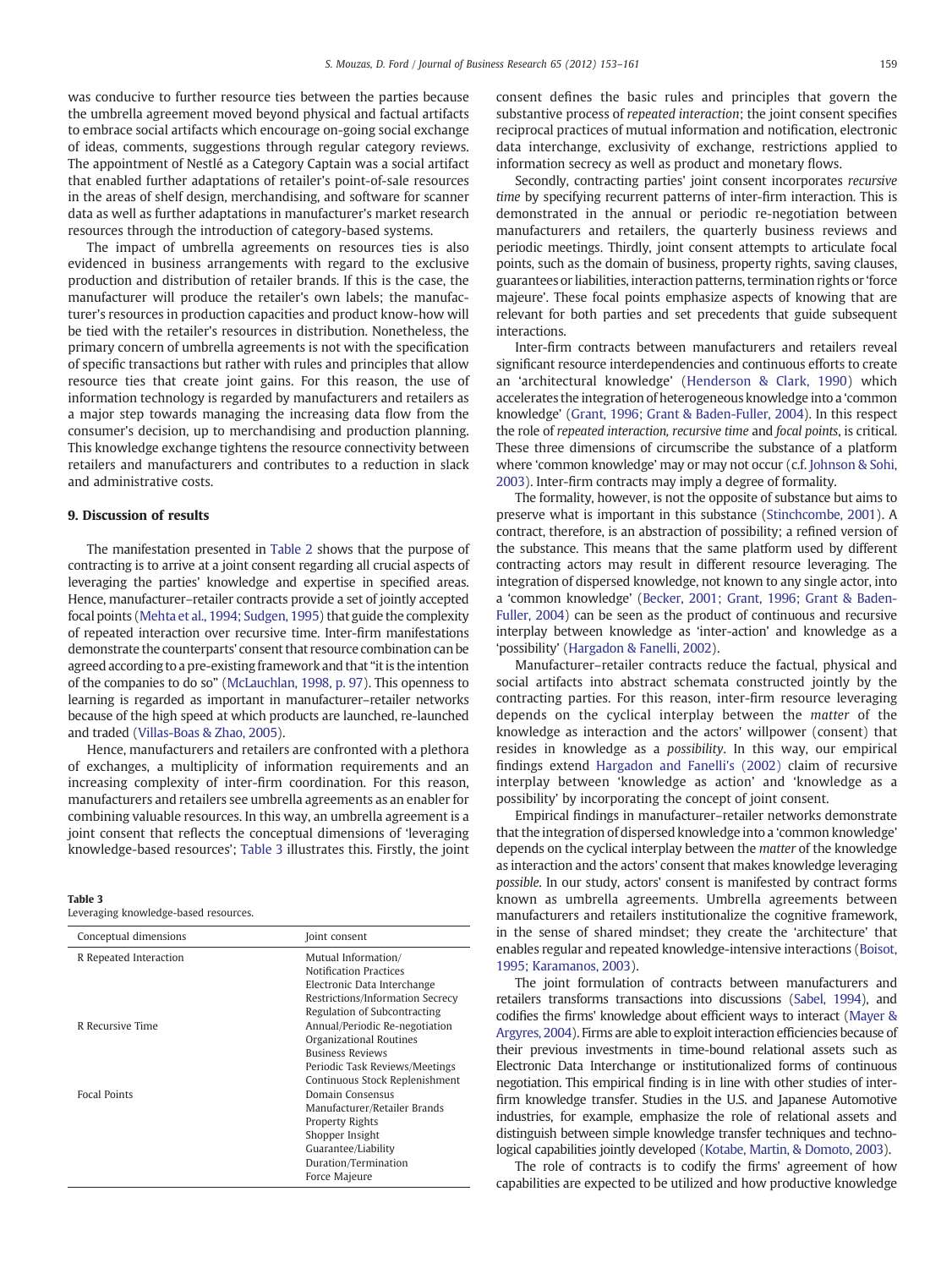<span id="page-7-0"></span>is expected to be transferred between firms. For this reason, contracts are not simply 'knowledge repositories' [\(Mayer & Argyres, 2004\)](#page-8-0) but rather enablers of resource interaction that tighten the resource connectivity between contracting parties. The agreement between manufacturer Nestlé and retailer Rewe demonstrates this. Actors' willpower manifested by a written consent acted as a catalyst for resource interaction and the creation of further resource ties. This was possible because the umbrella agreement acted as a relational device incorporating social artifacts. The appointment of manufacturer Nestlé as Category Captain by retailer Rewe, demonstrates vividly that the integration of dispersed knowledge was an achievement that depended actors' consent that made the leverage of resources possible. Moreover, the case demonstrates that distribution-resources, such as retail-shelf and point-of-sale technologies, are not fixed entities, but are the outcome of repeated interactions with manufacturers' resources such as product knowledge and market management.

#### 10. Conclusions

On the basis of this empirical study, it is apparent that leveraging knowledge-based resources is linked with firms' capability to engage in interaction that generates joint gains. The study examined leveraging knowledge-based resources as utilization of dispersed knowledge through interaction (Becker, 2001; Grant, 1996; Grant & Baden-Fuller, 2004; Håkansson, Ford, Gadde, Snehota, & Waluszewski, 2009; Håkansson & Waluszewski, 2007a, 2007b; Hayek, 1945). In manufacturer–retailer networks that involve producers of consumer goods and grocery retailers, companies arrange umbrella agreements as a contract form under which leveraging of valuable resources may occur. This constitutes a paradigm change because parties are more concerned with leveraging the knowledge and expertise of others than with individual prices or volumes.

The present study offers three important lessons: First, companies need to arrive at a joint consent with other firms in order to achieve a leveraging of knowledge-based resources that is continuous, valid and legitimate. Understanding the inter-cognitive achievement of consent requires a fundamental insight into the significance of 'property rights' over resources or 'entitlements' which specify the rights that actors may possess, acquire or transfer in their interactions with other actors (Coase, 1960; Demsetz, 1966).

Secondly, the conditions under which a resource may be leveraged need to be explicitly stated and manifested. Even within established relationships the design of a contracting for leveraging knowledgebased resources, requires an 'architectural knowledge'. This architectural knowledge is enshrined in the exact design of contracts between the involved parties. This study demonstrates that umbrella agreements provide this 'architectural knowledge' that specifies the conditions under which leverage of resources may occur.

These agreements spell out the basic rules and principles of working together; and, thereby, create a structure that guides resource interaction. Thirdly, companies' capability to engage in repeated interaction that generates joint gains is what makes it possible for them to learn from other firms (Becker, 2001; Conner & Prahalad, 1996; Kogut & Zander, 1992). Nonetheless, knowledge is not what firms possess or what they have learned cognitively; it appears that leveraging knowledge-based resources is more than a 'one-way' process between the source firm and the recipient firm. Leveraging knowledge-based resources is rather a dialectic process inherent in a substantive process of repeated interaction over recursive time guided by focal points.

The study demonstrated that resource leveraging is a complex and time-consuming process. In diverse and continuously changing business relationships, companies need to balance the need for certainty and calculability of their interactions with the need to remain open to embrace new or emerging opportunities. Companies are susceptible to changes in their surrounding networks and have to interact with other firms to protect and advance their own knowledge or expertise. Further research in this area needs to include the investigation of how companies deal with the inherent complexity and time-intensity of resource interaction in their particular contexts and how companies see this issue as a possibility for exploring and exploiting new opportunities. Looking at the conceptual dimensions of a) repeated interaction, b) recursive time and c) focal points further research may explore how manifestations of consent in different industries become enablers of resource leveraging; and how these manifestations are impacted by or impact on companies' own practices of resource combinations.

The pursuit of such research would require the employment of research methods with the operational ability to a) investigate the complexity of resource leveraging, b) to handle critically rich data, multiple sources of information and multiple interactions c) to investigate the interaction among organizational actors and d) to capture process over time. As Coase (1994, p.12) emphasizes "the process of contracting needs to be studied in a real world setting". A lot of econometric as well as structural equation models fail to capture significant dynamic processes. Focusing on real, temporal and dynamic processes, researchers need to move beyond the use of descriptions of individual experiences [\(Elsbach,](#page-8-0) [Sutton, & Whetten, 1999; Tsoukas, 1989; Weick & Browning, 1986\)](#page-8-0) and consider the study of inter-organizational manifestations such as contracts, agreements, protocols or correspondence among actors.

Researchers can look at the links between repeated interaction, recursive time and focal points as reference points and investigate resource leveraging through inter-firm contracting. In this sense, business contracts advance our understanding of the conditions under which this resource leveraging may occur. Building on the idea that agreements among parties are not instantaneous events but are progressively reached through interaction over a period of time, future research could shed more light into the contemporary inter-firm resource interaction. This is only possible if researchers manage to escape functional and discipline specialization and search for hidden links. Further research may increase our understanding of the existing but hidden possibilities of inter-firm resource interaction.

### References

- Argyres N, Mayer KJ. Contract design as a firm capability: an integration of learning and transaction cost perspectives. Acad Manage Rev 2007;32(4):1060–77.
- Argyres N, Bercovitz J, Mayer KJ. Complementarity and evolution of contractual provisions: an empirical study of IT services contracts. Organ Sci 2007;18(1):3–19.
- Arino A, Reuer JJ. Designing and renegotiating strategic alliance contracts. Acad Manage Exec 2004;18(3):37–48.
- Barnett RE. A consent theory of contract. Columbia Law Rev 1986;86(2):269–321.
- Bazerman M, Baron J, Shonk K. You can't enlarge the pie: six barriers to effective government. New York: Basic Books; 2001.
- Becker M. Managing dispersed knowledge: organizational problems, managerial strategies and their effectiveness. J Manage Stud 2001;38(7):1037–51.
- Bigelow J. Developing managerial wisdom. J Manage Inquiry 1992;1:143–53.
- Biggart NW, Delbridge R. Systems of exchange. Acad Manage Rev 2004;29(1):28–49. Boisot M. Information space: a framework for learning in organizations, institutions and culture. London: Routledge; 1995.
- Bunge M. How does it work? The search for exploratory mechanisms. Philos Soc Sci 2004;34(2):182–210.
- Campbell D, Collins H, Wightman J, editors. Implicit dimensions of contract: discrete, relational and network contracts. European Private Law TheoryHart Publishing; 2003. Coase R. The problem of social cost. J Law Econ 1960;3:1–44.
- Coase R. Essays on economics and economists. Chicago and London: The University of Chicago Press; 1994.
- Collins H. The weakest link: legal aspects of network architecture of supply chains. In: Teubner G, Amstutz M, editors. Networks: Legal Issues of Multilateral Co-operation. Hart Publications; 2009.
- Conner KR, Prahalad CK. A resource-based theory of the firm: knowledge versus opportunism. Organ Sci 1996;7(5):477–501.
- Cook S, Brown JS. Bridging epistemologies: the generative dance between organizational knowledge and organizational knowing. Organ Sci 1999;10(4):381–400.
- Cornes R, Sander T. The theory of externalities, public goods and club goods. Cambridge: Cambridge University Press; 1986.
- Demsetz H. Some aspects of property rights. J Law Econ 1966;9:61–70.
- Dunne D, Narasimhan C. The new appeal of private labels. Harv Bus Rev 1999;77(3):
- 41–9. Duxbury N. The nature and authority of precedent. Cambridge: Cambridge University Press; 2008.
- Dworkin R. The model of rules. Univ Chic Law Rev 1967;35:14–46.